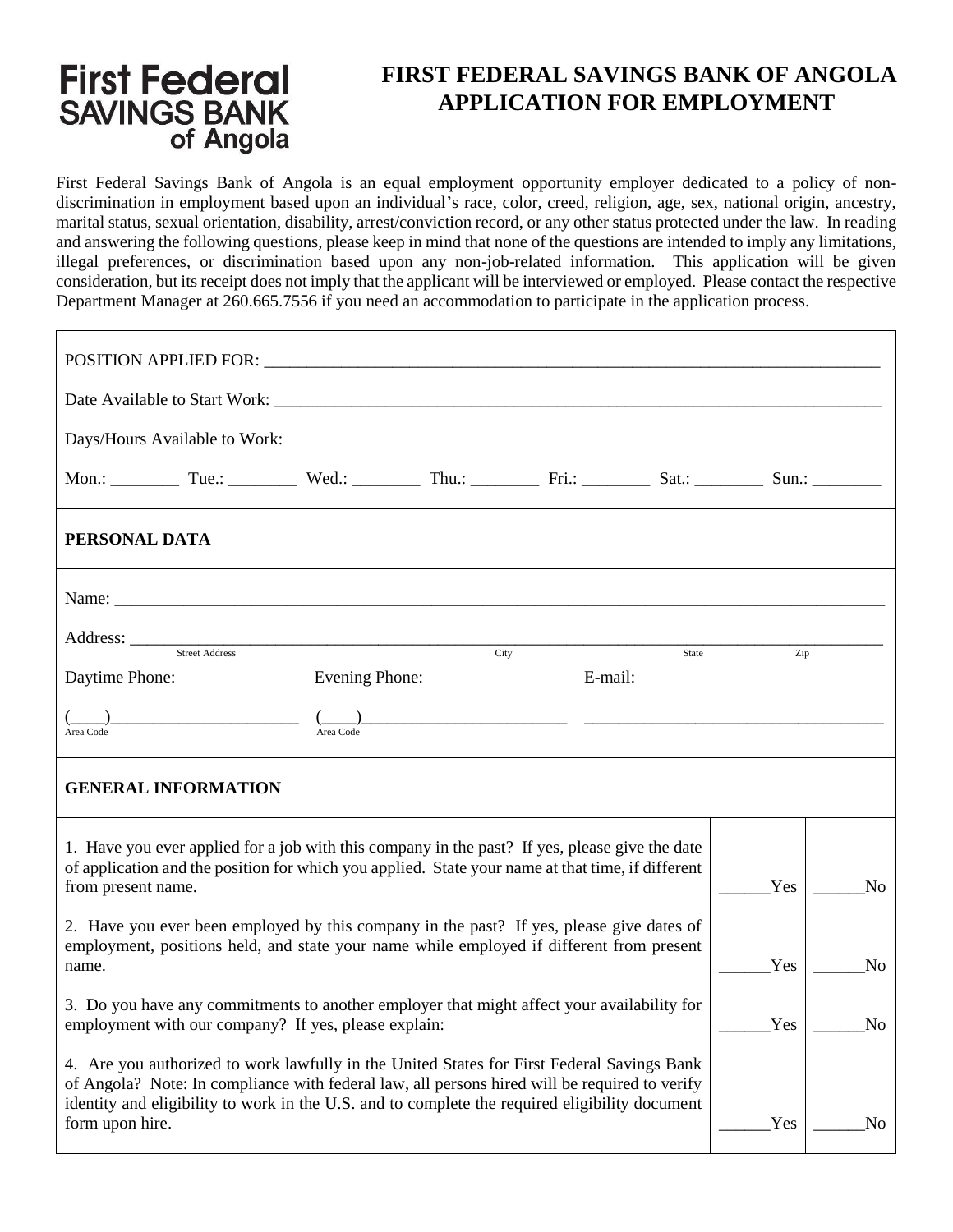5. Will you now or in the future require First Federal Savings Bank of Angola to commence ("sponsor") an immigration case in order to employ you (for example, H-1B or other employment-based immigration case)? 6. Have you been convicted of a misdemeanor or felony, except for minor traffic offenses, which has not expunged by a court? Note: A yes answer does not automatically disqualify you from employment since the nature of the offense, date, and type of job for which you are applying will be considered. If yes, please explain: 7. How did you hear about the position you are applying for? (Example: newspaper, Internet, etc.) \_\_\_\_\_\_Yes \_\_\_\_\_\_Yes No.  $\overline{\text{No}}$ 

## **EDUCATIONAL DATA**

| <b>SCHOOLS</b><br><b>ATTENDED</b>                                                      | NAME OF SCHOOL AND LOCATION                               | <b>DID YOU</b><br><b>GRADUATE?</b><br>(YES/NO) | DEGREE/<br>DIPLOMA/<br><b>CERTIFICATE?</b> | <b>MAJOR</b><br>COURSE<br>OF STUDY |
|----------------------------------------------------------------------------------------|-----------------------------------------------------------|------------------------------------------------|--------------------------------------------|------------------------------------|
| HIGH SCHOOL                                                                            | CIRCLE THE HIGHEST GRADE COMPLETED<br>9<br>10<br>11<br>12 |                                                |                                            |                                    |
| TECHNICAL,<br>VOCATIONAL,<br><b>BUSINESS, OR</b><br><b>MILITARY</b><br><b>TRAINING</b> |                                                           |                                                |                                            |                                    |
| <b>COLLEGE OR</b><br><b>UNIVERSITY</b>                                                 |                                                           |                                                |                                            |                                    |
| <b>GRADUATE</b><br><b>SCHOOL</b>                                                       |                                                           |                                                |                                            |                                    |
| PROFESSIONAL<br><b>SEMINARS</b>                                                        |                                                           |                                                |                                            |                                    |

Additional JOB-RELATED seminars, short courses, workshops, or other educational experiences:

JOB-RELATED certificates, licenses, equipment qualified to operate, computer hardware and software operated, and other JOB-RELATED special skills and abilities: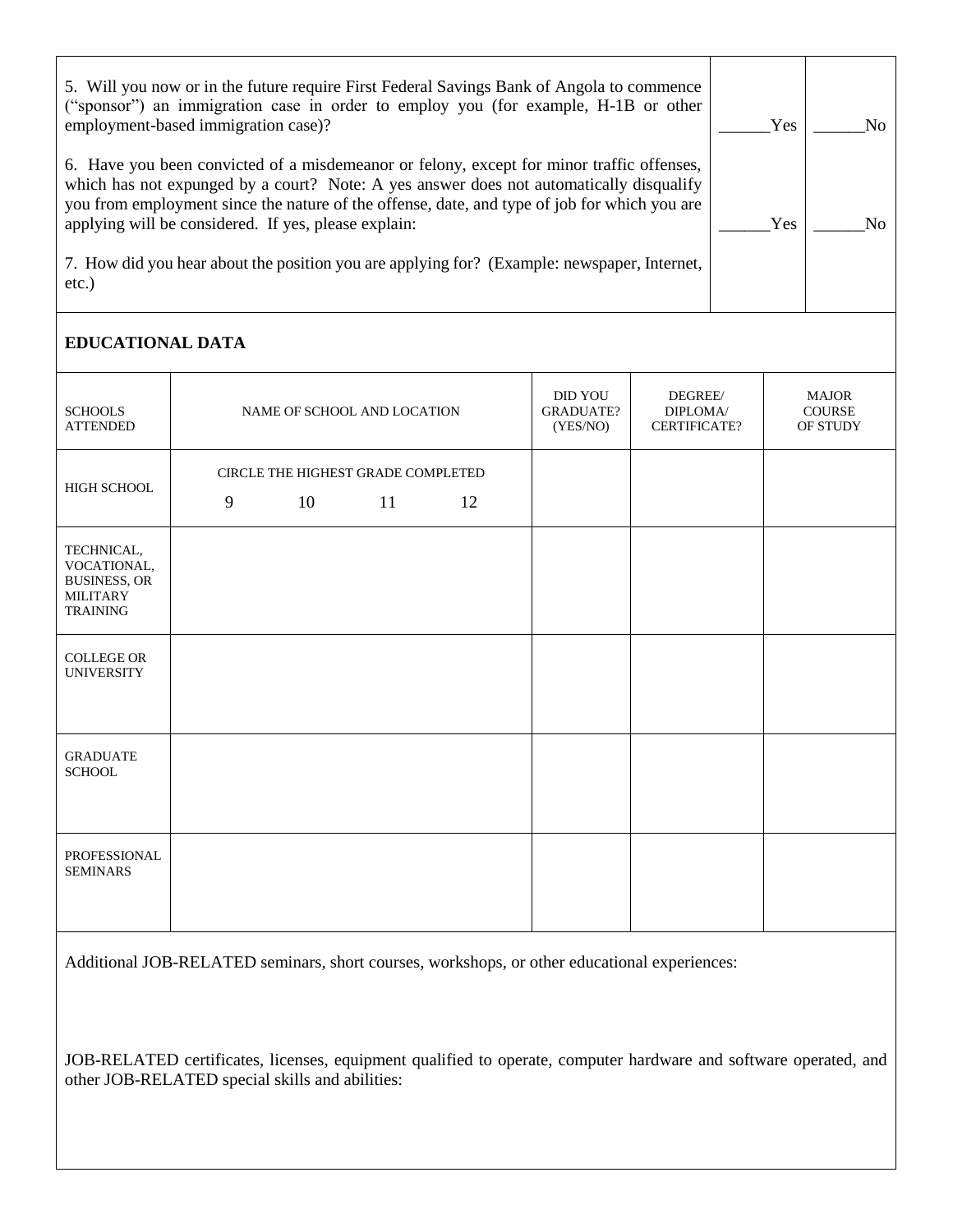## **EMPLOYMENT HISTORY**

#### PRESENT & FORMER EMPLOYERS

List present or most recent employer first. Please complete even if a résumé is attached. Attach additional sheet if necessary.

| Company Name                | Dates of Employment:                               |
|-----------------------------|----------------------------------------------------|
|                             | From<br>To                                         |
|                             |                                                    |
| Address                     | Supervisor (and phone number, if known)            |
|                             |                                                    |
|                             |                                                    |
| City, State, Zip            | Your name when employed, if different from present |
|                             |                                                    |
|                             |                                                    |
| <b>Job Title and Duties</b> |                                                    |
|                             | Reason for Leaving                                 |
|                             |                                                    |
|                             |                                                    |
|                             |                                                    |
|                             |                                                    |
|                             |                                                    |
|                             | N <sub>0</sub>                                     |
|                             |                                                    |
| Company Name                | Dates of Employment:                               |
|                             |                                                    |
|                             | From<br>To                                         |
| Address                     | Supervisor (and phone number, if known)            |
|                             |                                                    |
|                             |                                                    |
|                             |                                                    |
| City, State, Zip            | Your name when employed, if different from present |
|                             |                                                    |
|                             |                                                    |
| Job Title and Duties        | Reason for Leaving                                 |
|                             |                                                    |
|                             |                                                    |
|                             |                                                    |
|                             |                                                    |
|                             |                                                    |
|                             | May We Contact? ______Yes ______No                 |
|                             |                                                    |
| Company Name                | Dates of Employment:                               |
|                             | To                                                 |
|                             | From                                               |
| Address                     |                                                    |
|                             |                                                    |
|                             | Supervisor (and phone number, if known)            |
|                             |                                                    |
|                             |                                                    |
| City, State, Zip            | Your name when employed, if different from present |
|                             |                                                    |
|                             |                                                    |
| <b>Job Title and Duties</b> | Reason for Leaving                                 |
|                             |                                                    |
|                             |                                                    |
|                             |                                                    |
|                             |                                                    |
|                             |                                                    |
|                             | May We Contact? _______Yes _______No               |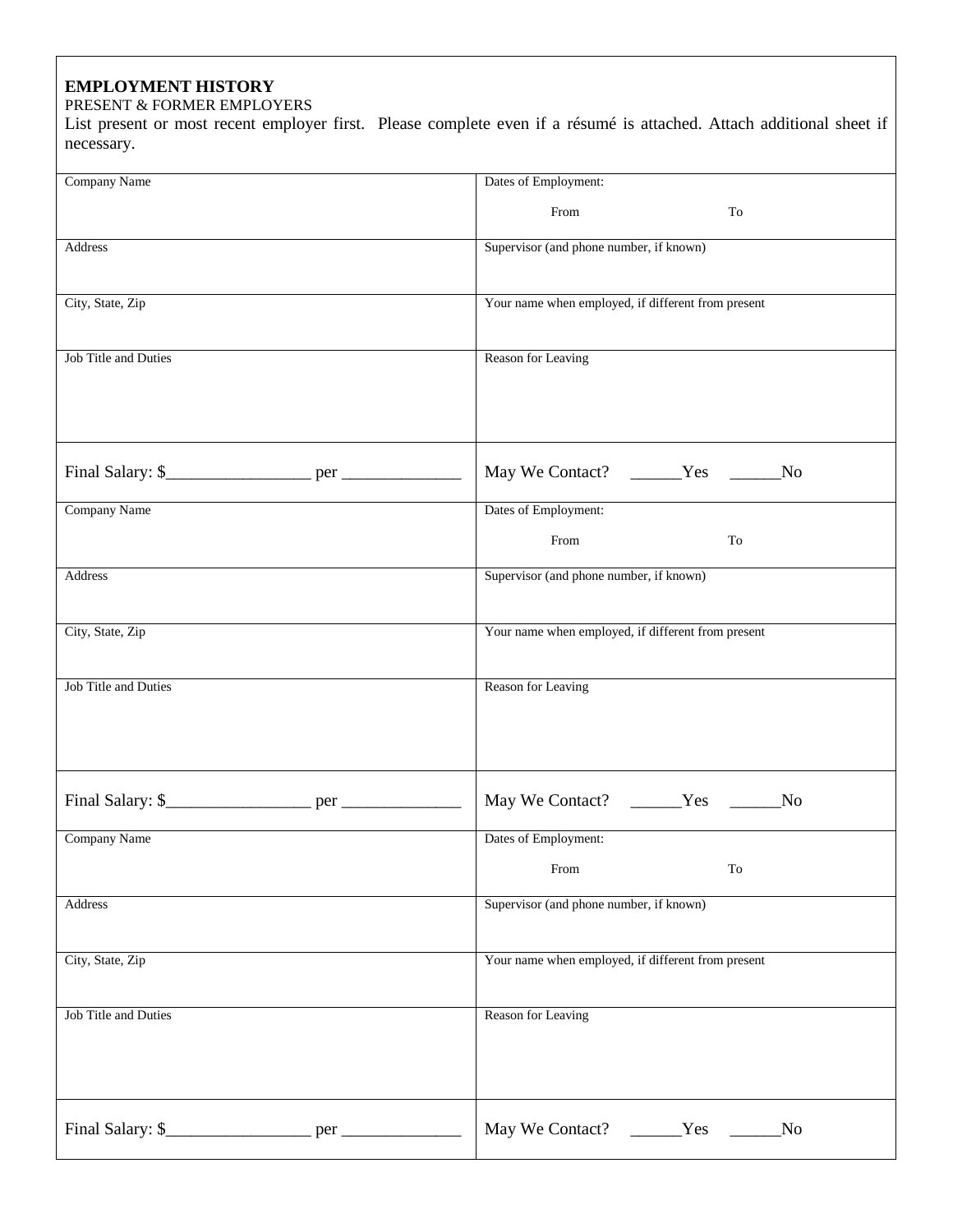| any unemployment periods of one month or less.)                                                                                                                                                                                                                                                                                                                                                                                                                                                                                                                                                                                                                                                                                                   |                |                            |                                                                                                                                                                                                                                            | Please account for any time you were not employed after leaving school in the past seven (7) years. (You need not list |  |
|---------------------------------------------------------------------------------------------------------------------------------------------------------------------------------------------------------------------------------------------------------------------------------------------------------------------------------------------------------------------------------------------------------------------------------------------------------------------------------------------------------------------------------------------------------------------------------------------------------------------------------------------------------------------------------------------------------------------------------------------------|----------------|----------------------------|--------------------------------------------------------------------------------------------------------------------------------------------------------------------------------------------------------------------------------------------|------------------------------------------------------------------------------------------------------------------------|--|
| <u>Time Period(s)</u>                                                                                                                                                                                                                                                                                                                                                                                                                                                                                                                                                                                                                                                                                                                             |                | Reason(s) for Unemployment |                                                                                                                                                                                                                                            |                                                                                                                        |  |
|                                                                                                                                                                                                                                                                                                                                                                                                                                                                                                                                                                                                                                                                                                                                                   |                |                            |                                                                                                                                                                                                                                            |                                                                                                                        |  |
|                                                                                                                                                                                                                                                                                                                                                                                                                                                                                                                                                                                                                                                                                                                                                   |                |                            | If you were unable to list all past jobs or periods of unemployment on this form, please use an additional sheet.                                                                                                                          |                                                                                                                        |  |
| <b>REFERENCES</b><br>List three (3) business-related individuals that are not FORMER EMPLOYERS.                                                                                                                                                                                                                                                                                                                                                                                                                                                                                                                                                                                                                                                   |                |                            |                                                                                                                                                                                                                                            |                                                                                                                        |  |
| <b>NAME</b>                                                                                                                                                                                                                                                                                                                                                                                                                                                                                                                                                                                                                                                                                                                                       | <b>ADDRESS</b> | CITY, STATE ZIP            | PHONE NUMBER                                                                                                                                                                                                                               | <b>OCCUPATION</b>                                                                                                      |  |
|                                                                                                                                                                                                                                                                                                                                                                                                                                                                                                                                                                                                                                                                                                                                                   |                |                            |                                                                                                                                                                                                                                            |                                                                                                                        |  |
|                                                                                                                                                                                                                                                                                                                                                                                                                                                                                                                                                                                                                                                                                                                                                   |                |                            |                                                                                                                                                                                                                                            |                                                                                                                        |  |
|                                                                                                                                                                                                                                                                                                                                                                                                                                                                                                                                                                                                                                                                                                                                                   |                |                            |                                                                                                                                                                                                                                            |                                                                                                                        |  |
|                                                                                                                                                                                                                                                                                                                                                                                                                                                                                                                                                                                                                                                                                                                                                   |                |                            |                                                                                                                                                                                                                                            |                                                                                                                        |  |
| <b>OTHER JOB-RELATED EXPERIENCE</b>                                                                                                                                                                                                                                                                                                                                                                                                                                                                                                                                                                                                                                                                                                               |                |                            |                                                                                                                                                                                                                                            |                                                                                                                        |  |
| Some people gain job-related experience in positions other than as an employee. For instance, an accountant may gain<br>experience as a treasurer of a civic or school organization, or a manager may gain experience while working on civic<br>projects, or in school organizations, or in PTA activities. Please list and describe any paid or unpaid activities, honors,<br>experience, or training that might aid you in performing the job(s) for which you have applied and have not been listed<br>previously in this application. (You may omit any activities, honors, memberships, or other items that tend to identify<br>your race, sex, national origin, age, disability, or other personal traits that you prefer not to disclose.) |                |                            |                                                                                                                                                                                                                                            |                                                                                                                        |  |
|                                                                                                                                                                                                                                                                                                                                                                                                                                                                                                                                                                                                                                                                                                                                                   |                |                            |                                                                                                                                                                                                                                            |                                                                                                                        |  |
|                                                                                                                                                                                                                                                                                                                                                                                                                                                                                                                                                                                                                                                                                                                                                   |                |                            | Please add any additional information (except that which identifies your race, sex, age, religion, national origin,<br>disability or other non-job-related personal information) that you think may be relevant to a decision to hire you. |                                                                                                                        |  |
|                                                                                                                                                                                                                                                                                                                                                                                                                                                                                                                                                                                                                                                                                                                                                   |                |                            |                                                                                                                                                                                                                                            |                                                                                                                        |  |